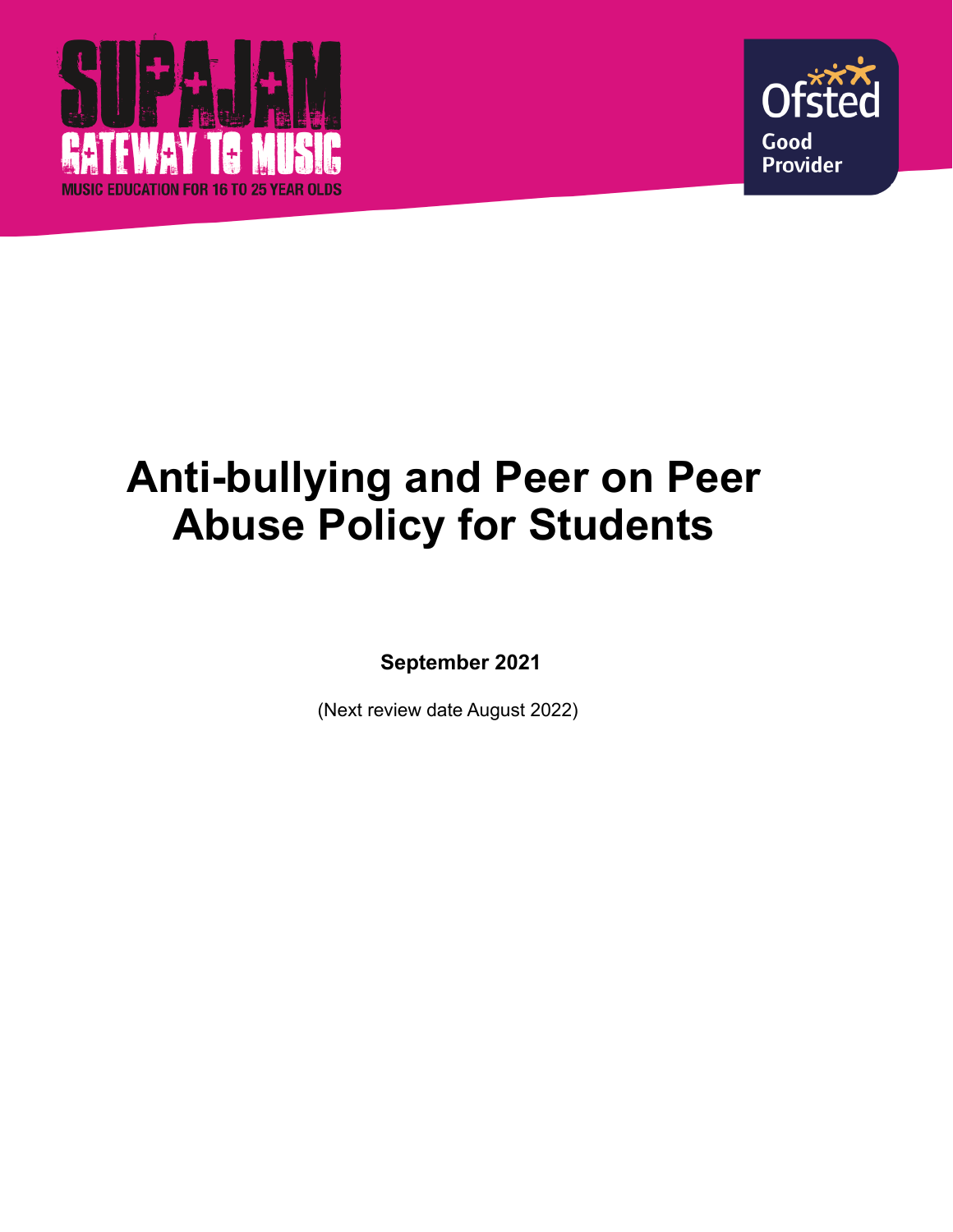# 1. Policy Statement

SupaJam Education in Music and Media (SupaJam) is committed to providing a caring, friendly and safe environment for all of our students to enable them to learn in a secure environment.

Bullying of any kind is unacceptable at SupaJam. If bullying does occur, all students should be able to tell a staff member and know that incidents will be dealt with promptly and effectively. This means that anyone who knows of any bullying taking place is expected to tell a member of staff.

Any form of harassment or bullying is entirely inappropriate and can seriously undermine relationships. At a personal level it can cause extreme distress and anxiety and can affect health and the continuation of studies. In some cases, it is unlawful and a criminal offence. SupaJam is committed to:

- Ensuring that all students are treated with dignity by promoting a culture where harassment or bullying is neither condoned nor tolerated where it is found to exist
- Providing a climate where students have the confidence to report incidences of harassment or bullying without fear of further victimisation
- Ensuring that any complaints are investigated quickly, effectively and sensitively
- Ensuring that all students are aware that incidents of bullying or harassment as well as malicious claims of harassment or bullying are regarded seriously, can amount to gross misconduct and as a consequence, can be grounds for disciplinary action, including exclusion
- Safeguarding and promoting the welfare of students receiving education or training on college premises, any partnership providers and work placements.

## 2. What is Bullying?

Bullying is the use of aggression with the intention of hurting another person. Bullying results in pain and distress to the victim.

Bullying can be:

• **Emotional**: being unfriendly, excluding, tormenting (e.g. hiding books, threatening gestures)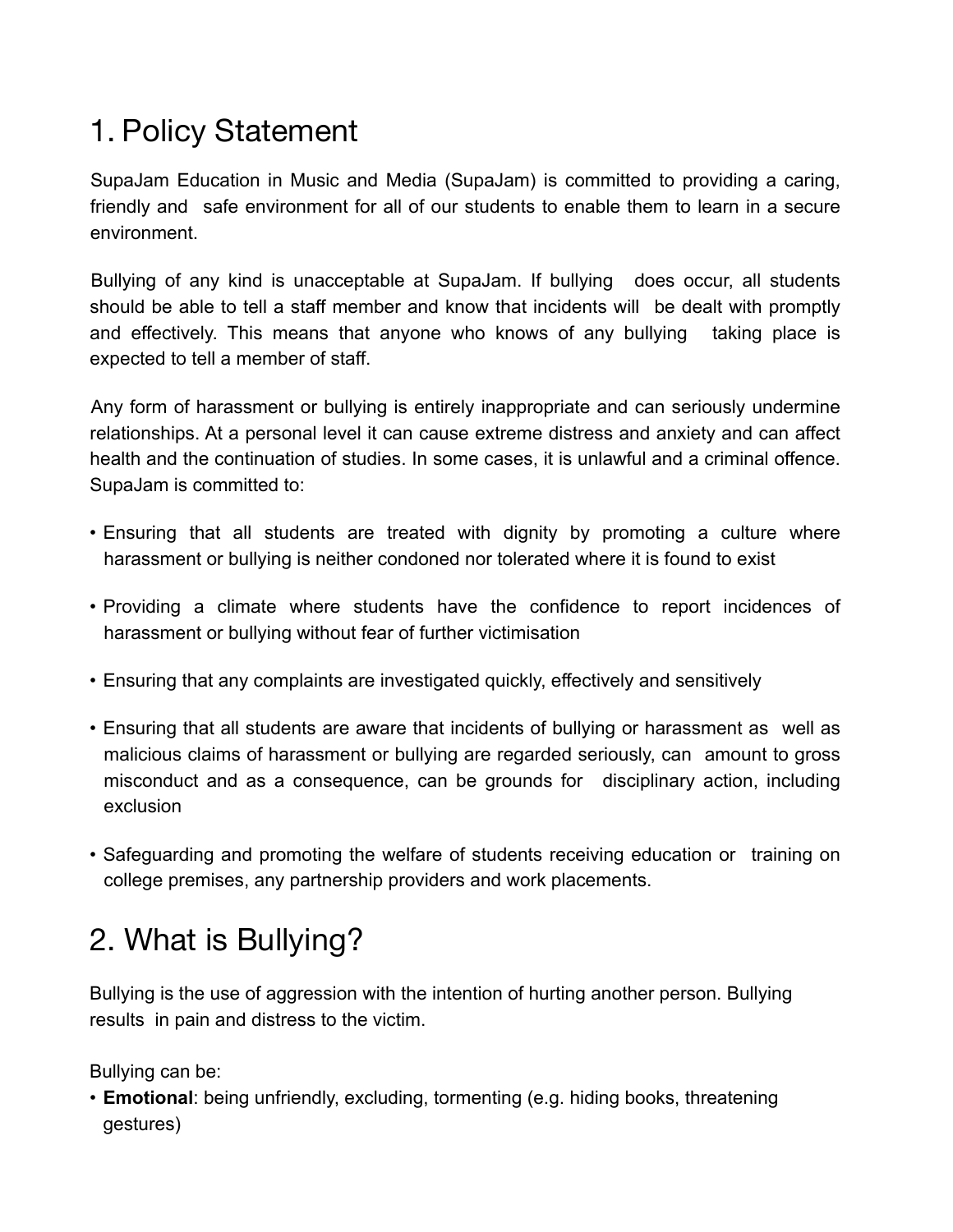- **Physical:** pushing, kicking, hitting, punching or any use of violence
- **Racial:** taunts, graffiti, gestures
- **Sexual:** unwanted physical contact, sexually abusive comments or the unwanted showing of sexual images to an individual
- **Homophobic:** because of, or focusing on the issue of sexuality
- **Verbal:** name-calling, sarcasm, spreading rumours, teasing
- **Cyber:** the use of Information and Communications Technology (ICT), particularly mobile phones and the internet if used to deliberately upset someone else. It can be an extension of face-to-face bullying, but it differs from other forms of bullying in significant ways: -
	- It can be 24/7 invading the home and personal space
	- It may be perceived as anonymous, the actual identify of the perpetrator can be hidden
	- Participants can be unconscious perpetrators without understanding the consequences
	- The circulation of electronic messages is difficult to control
	- The size of the potential audience can be huge

#### 3. What is Harassment?

Harassment causes distress and anxiety. It interferes with the student's ability to work and study and may be so serious and unrelenting that the student who is being harassed may feel it necessary to change their course or college. It is uninvited, may be personally offensive and is always unwelcome.

SupaJam takes harassment to include any behaviour that is offensive, intimidating or hostile; that interferes with the students' working environment or which induces stress, anxiety, fear or sickness on the part of the harassed person. The defining features would be that the behaviour is offensive or intimidating to the learner and would be so regarded by any reasonable person.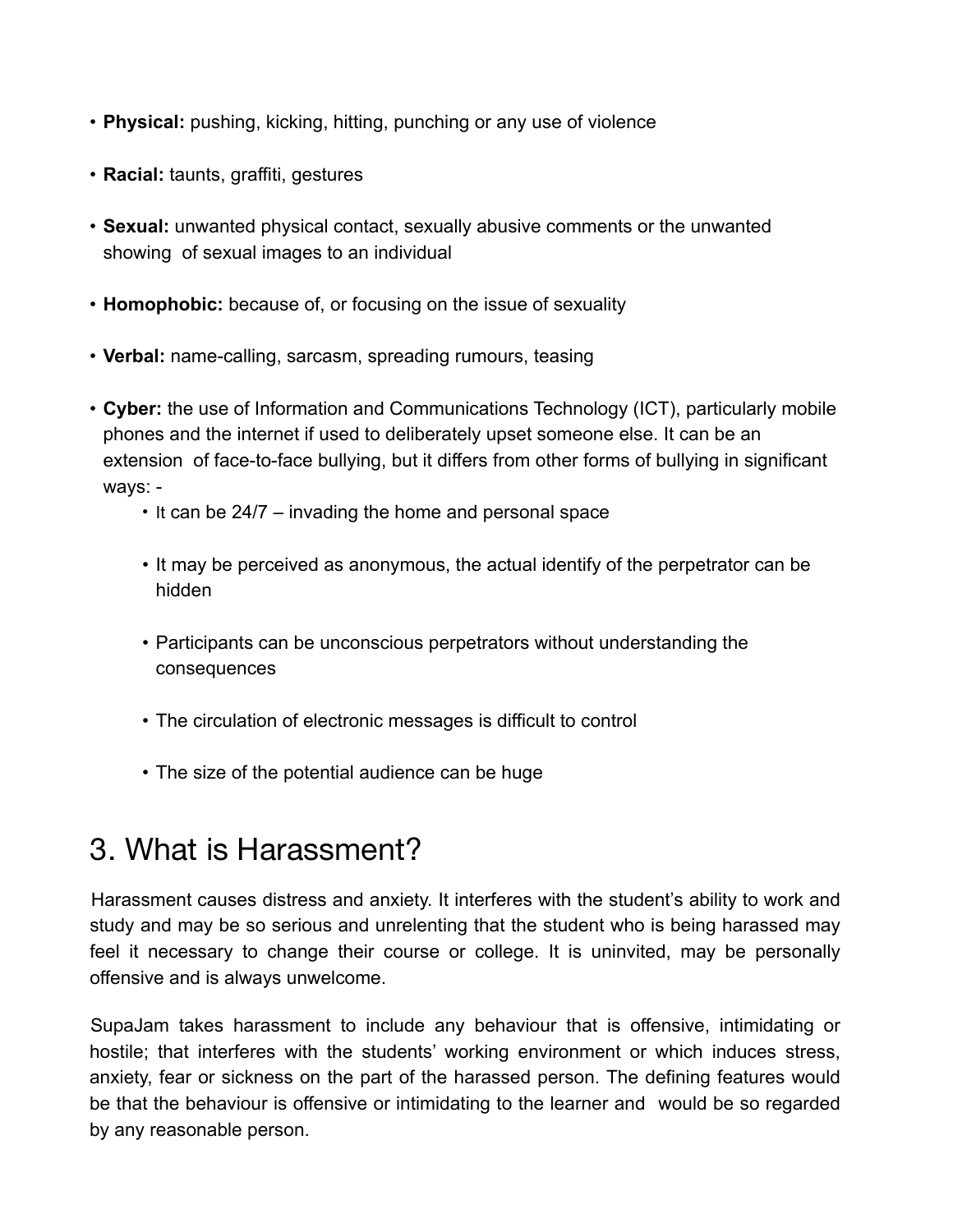It is important to remember that differences of attitude, background or culture and the misinterpretation of social signals can mean that what is perceived as harassment by one person may not seem so to another. Being under the influence of alcohol or drugs will not be admitted as an excuse for harassment.

#### **Examples of Harassment:**

- Physical contact ranging from touching to serious assault Policy Statement
- Verbal and written harassment through jokes, offensive language, gossip and slander, letters, etc
- Visual display of posters, graffiti, obscene gestures, flags, bunting and emblems
- Isolation or non-co-operation in class, exclusion from social activities
- Sexual harassment (see below)
- Racial harassment (see below)

It does not necessarily need to be persistent behaviour to be deemed as harassment.

#### **Sexual Harassment**

Sexual harassment involves unwanted attention which emphasises sexual status over status as an individual, client or colleague. It can occur in a variety of circumstances but always has a distinctive feature: the inappropriate introduction of sexual comments or activities into learning and teaching situations.

#### **Racial Harassment**

Racial harassment is any hostile or offensive act or expression by a person of one racial or ethnic origin against a person of another, or incitement to commit such an act. Those who may be particularly affected are students who are in a small minority who find it difficult to raise an issue.

Any difficulty in defining what constitutes sexual and racial harassment should not deter the learner from complaining of behaviour that causes them distress. Nor should anyone be deterred from making a complaint because of embarrassment or fear of intimidation or publicity. SupaJam will respect the particular sensitivity of sexual and racial harassment complaints and their consequences as well as the need for the utmost confidentiality.

Everyone can contribute toward preventing harassment through an active awareness of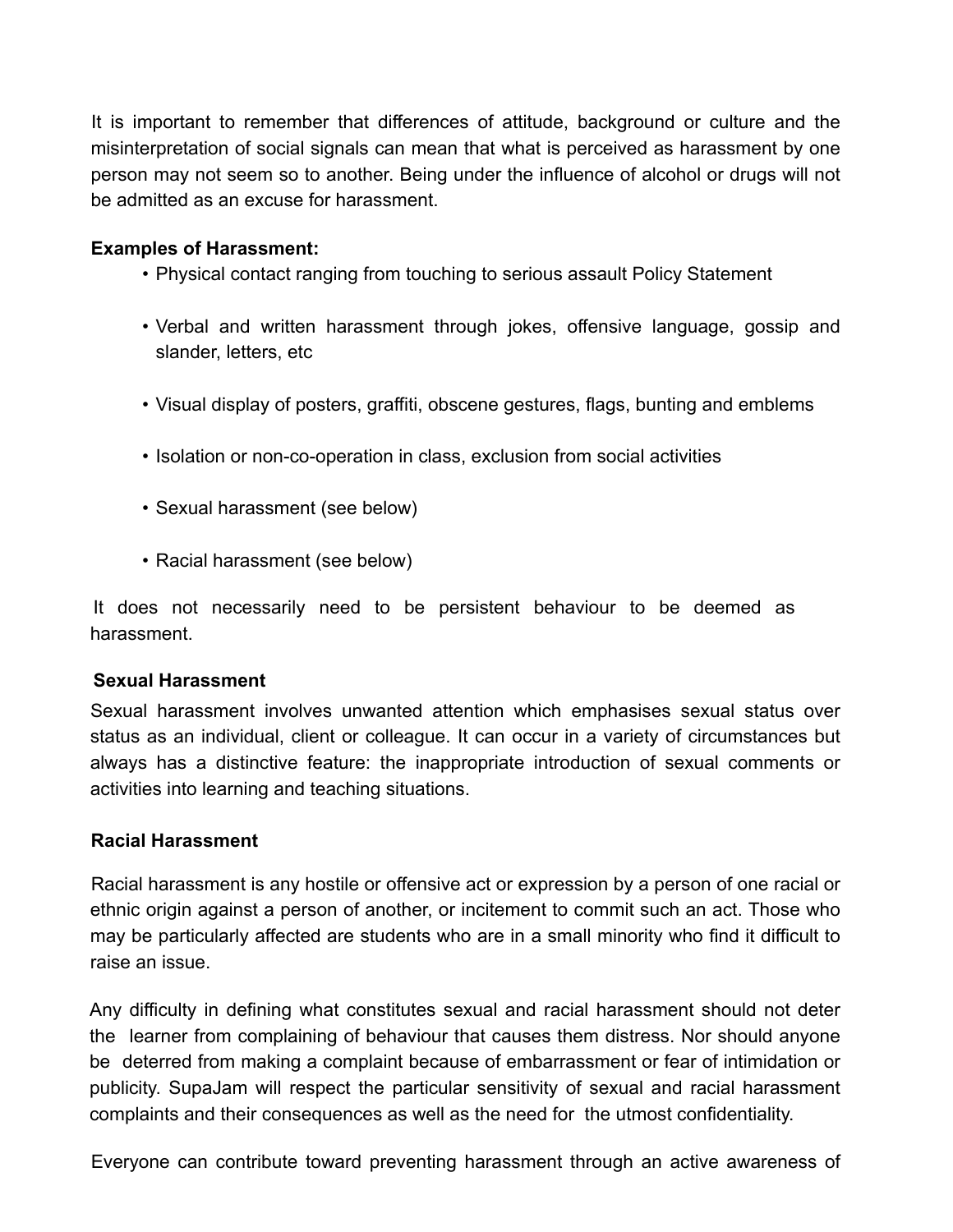the issues involved and also by ensuring that standards of conduct for themselves and for friends and colleagues do not cause offence.

### 4. Why is it important to respond to bullying and harassment?

Bullying hurts. No student deserves to be a victim of bullying. Everyone has the right to be treated with respect. Students who are bullying need to learn different ways of behaving.

Everyone has a responsibility not to behave in a way that is offensive to others. College staff have a responsibility to provide a culture free from unacceptable behaviour and to react to any allegations of bullying as quickly as possible. Both staff and students have the responsibility to take appropriate action when they witness an incident.

## 5. Objectives

Teaching and non-teaching staff, students and parents should have an understanding of:

- What constitutes bullying/harassment
- Know what our policy on bullying/ harassment is
- Follow our policy on bullying/harassment when it is reported

At SupaJam, we take these matters very seriously. Students and parents should be assured that they will be supported when bullying/harassment is reported and that it will not be tolerated.

#### 6. Signs and Symptoms of Bullying

A student may indicate by signs of behaviour that he or she is being bullied. Teaching and non-teaching staff should be aware of these possible signs and that they should investigate if a student:

- Is frightened of walking or travelling to and from SupaJam
- Begins to truant from SupaJam
- Becomes withdrawn, anxious or lacking in confidence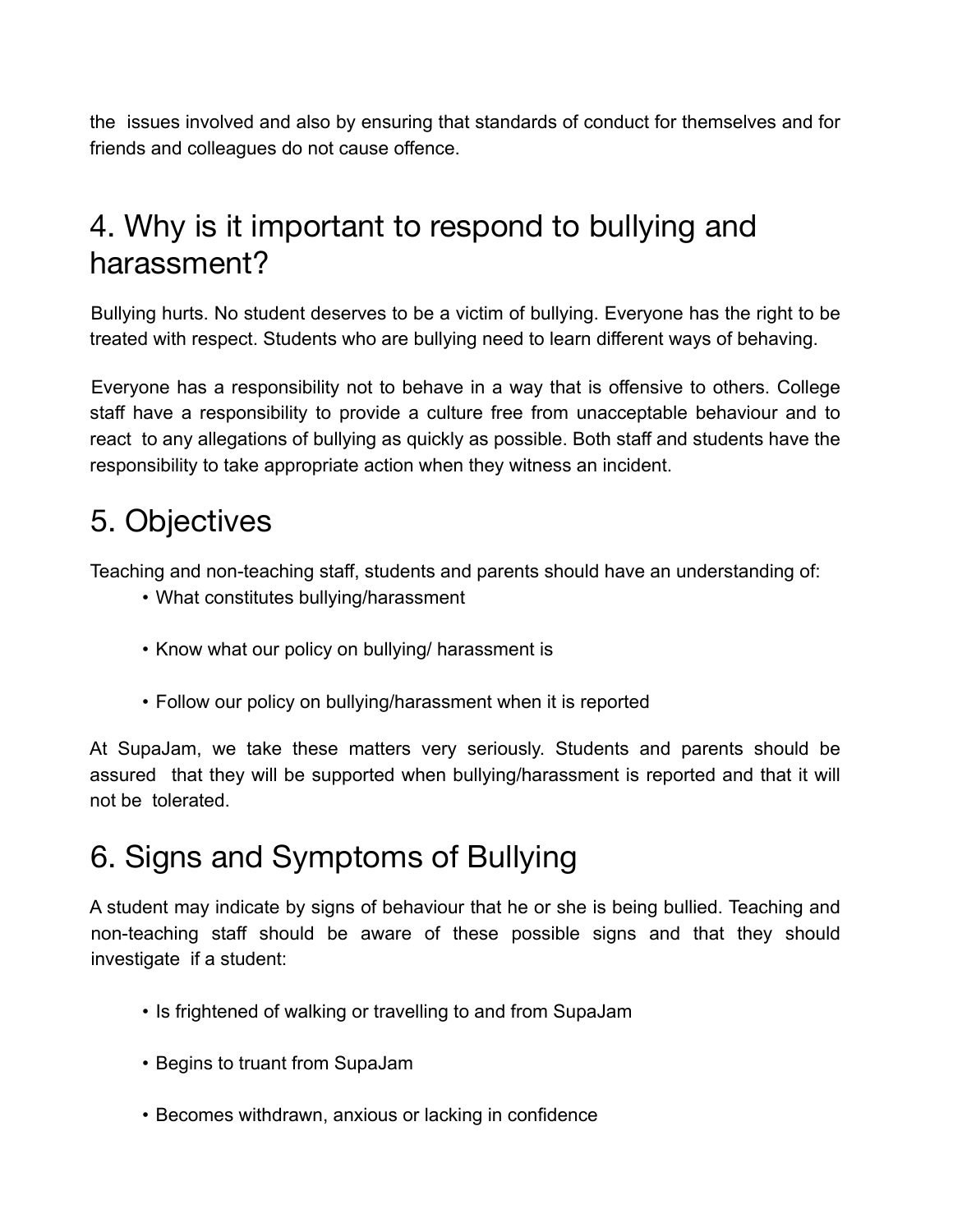- Attempts to threaten suicide or runs away
- Does not complete assignments and their college work begins to suffer
- Has possessions which are damaged or "go missing"
- Asks for money or starts stealing money
- Has unexplained cuts or bruises
- Becomes aggressive, disruptive or unreasonable
- Is bullying other students or siblings
- Stops eating
- Is frightened to say what is wrong
- Is afraid to use the internet or mobile phone
- Is nervous and jumpy when cyber messages are received

These signs and behaviours could indicate other problems but bullying should be considered a possibility and should be investigated.

#### 7. Peer on Peer Abuse

There are four key definitions of Peer on Peer Abuse:

- Domestic Abuse young people who experience physical, emotional, sexual and/ or financial abuse and coercive control in their intimate relationships as well as family relationships
- Child Sexual Exploitation those who are sexually abused in the context of exploitative relationships, contexts and situations, by a person of any age, including a young person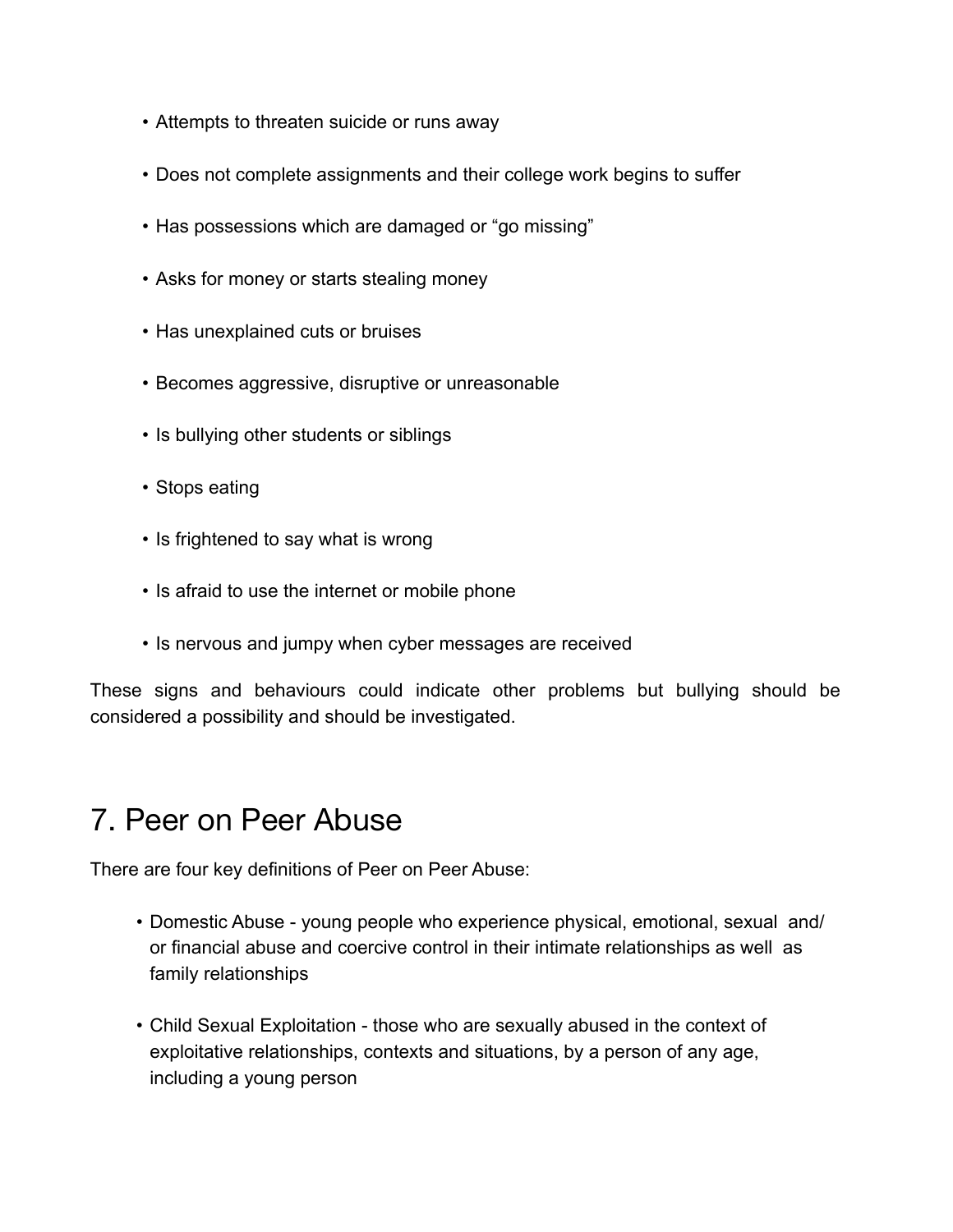- Serious youth violence any offence of most serious violence or weapon enabled violence - wounding with intent, rape, murder and GBH
- Harmful Sexualised behaviour young people displaying sexualised behaviours that are outside the normal expectations of a young person of that age.

Although Peer on Peer Abuse can be seen as similar as bullying or harassment, it is important to note that it can be a short-term abuse, whereby bullying and harassment tends to span over a longer time period. Therefore, Peer on Peer abuse can be "missed" by professionals, and therefore not acted upon in the same way as bullying or harassment.

In the case of Peer on Peer Abuse, staff must report the abuse to a DSL immediately who will take the appropriate action.

### 8. Procedure

This procedure has been designed to deal with complaints of bullying/harassment which need to be handled in a sensitive manner. The procedure, therefore, seeks to ensure minimal stress for the complainant, timely resolution of complaints and a degree of flexibility appropriate to individual circumstances.

This procedure is separate from the Code of Behaviour for Students policy which may be used following the results of the investigation under this procedure. For serious incidents or where there is sufficient evidence, consideration will be given to proceed straight away with the disciplinary procedure. False allegations of harassment or bullying will be taken seriously and further action might be considered.

If you believe that you are the subject of bullying in any form, do not feel that it is your fault or that you have to tolerate it. The steps you can take are as follows:

## 9. Personal Action

If you feel you are being bullied or harassed, you are advised to keep a record detailing the event/s. Try to write down any details as soon as possible after they occur while they are still fresh in your mind. Include times and dates if possible.

If you are able, tell the person that their behaviour is causing you offence; their behaviour is unacceptable to you and interferes with your learning. They may not realise that their behaviour is offensive. Or, you may find it easier to do this by letter. Alternatively, you may wish to get support from a friend or a member of staff to help explain your feelings towards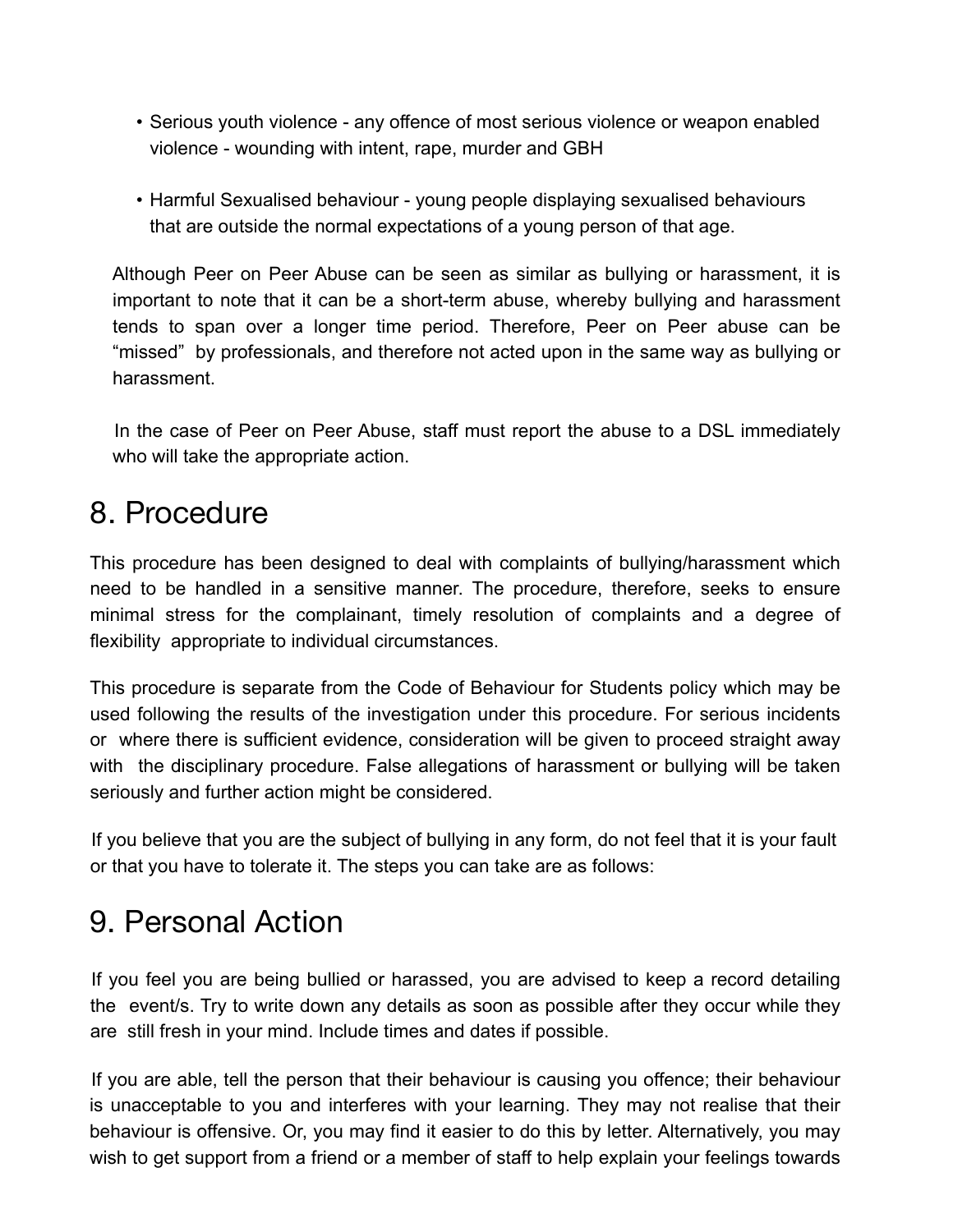the person harassing you. If you feel unable to confront the person concerned this does not constitute consent to the harassment.

## 10. Informal Action

If you feel unable to deal with the bullying/harassment or if their behaviour continues after you have made him/her aware of the situation, you should approach your teacher, or any member of SupaJam staff to notify them of the situation. At any stage, you may be accompanied by another person of your choice.

At this stage, most recipients of bullying/harassment simply want the behaviour to stop. Meeting with the bully/harasser and another person of your choice may be enough to bring the situation to an end. This type of approach is most effective when someone does not realise their behaviour is causing offence.

The resolution of the problem should be the focus and not whether someone is guilty or innocent. Therefore, if the alleged perpetrator agrees to modify or change their behaviour but refuses to accept the term bullying or harassment, this should be acceptable to all. The changes should be clearly identified and agreed by both parties. This will allow for both parties to monitor the situation going forward. Meeting minutes will be taken in order to remove ambiguity later.

The objective of the informal practice is to allow both parties to agree a framework where they will be able to continue to work together.

If the informal procedure fails to work or the complainant prefers not to use it, then the formal procedure should be used.

#### **Note:**

When a member of staff has been accused of harassment or bullying a student, the Centre Manager will investigate the matter and may refer the matter to the CEOs of SupaJam.

## 11. Formal Action

If informal action fails, you can then request to have the matter escalated. You should submit written details of your complaint including details of what has happened and how you have been affected.

An investigation will be undertaken by a member of SLT of SupaJam. The outcome of the investigation will be one of the following: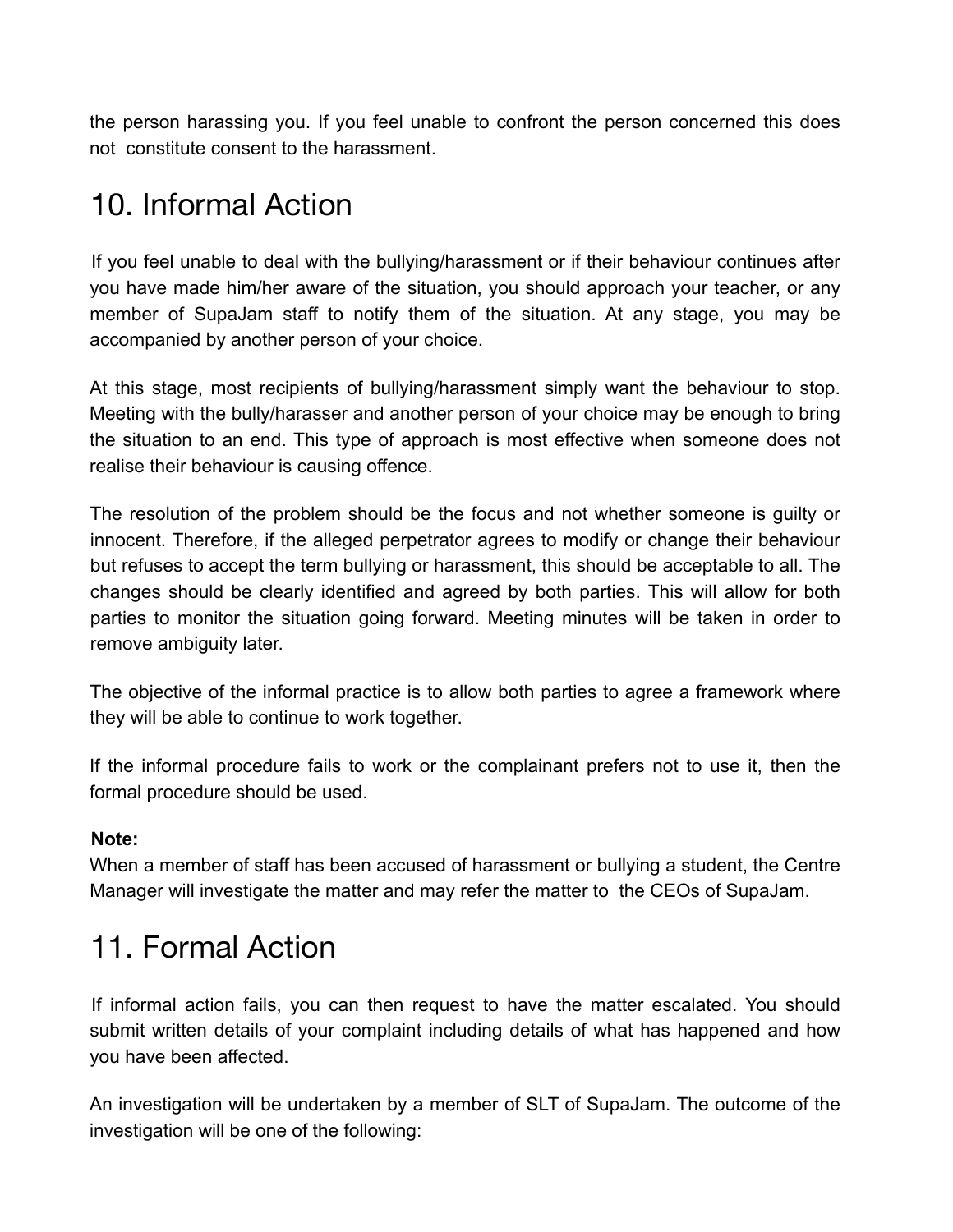- No further action is taken as the allegation has not been substantiated
- Disciplinary action is initiated under the Code of Behaviour for Students policy
- At any point if staff implications emerge then Human Resources could be contacted.

#### **Potential Outcomes**

- The bully/harasser may be asked to apologise
- If possible, the students will be reconciled
- In serious cases, suspension or exclusion will be considered
- After the incident has been investigated and dealt with, each case will be monitored to ensure that repeated bullying/harassment does not take place

#### 12. Strategies for Prevention

- Staff training to raise awareness regarding bullying behaviour and appropriate management strategies
- Peer support networks including peer mentoring
- Drama opportunities using external groups and the opportunity for students to explore issues and work co-operatively through role play
- Signing of a Student Code of Conduct
- Encourage discussions about bullying and why it matters during tutorials

In the case of witnesses, this notification should clearly state that they are being called as witnesses and that they are not otherwise involved nor is any allegation being made against them. The terms of reference should also be included.

All parties including witnesses should also be informed that they have the right to bring a representative or a colleague with them, should they so desire. They should also be made aware that they have the right to have their witness statements confirmed to them either at the end of the interview or in writing, prior to the report being compiled. Witnesses should be made aware that they will not receive a copy of the report or be made aware of the findings.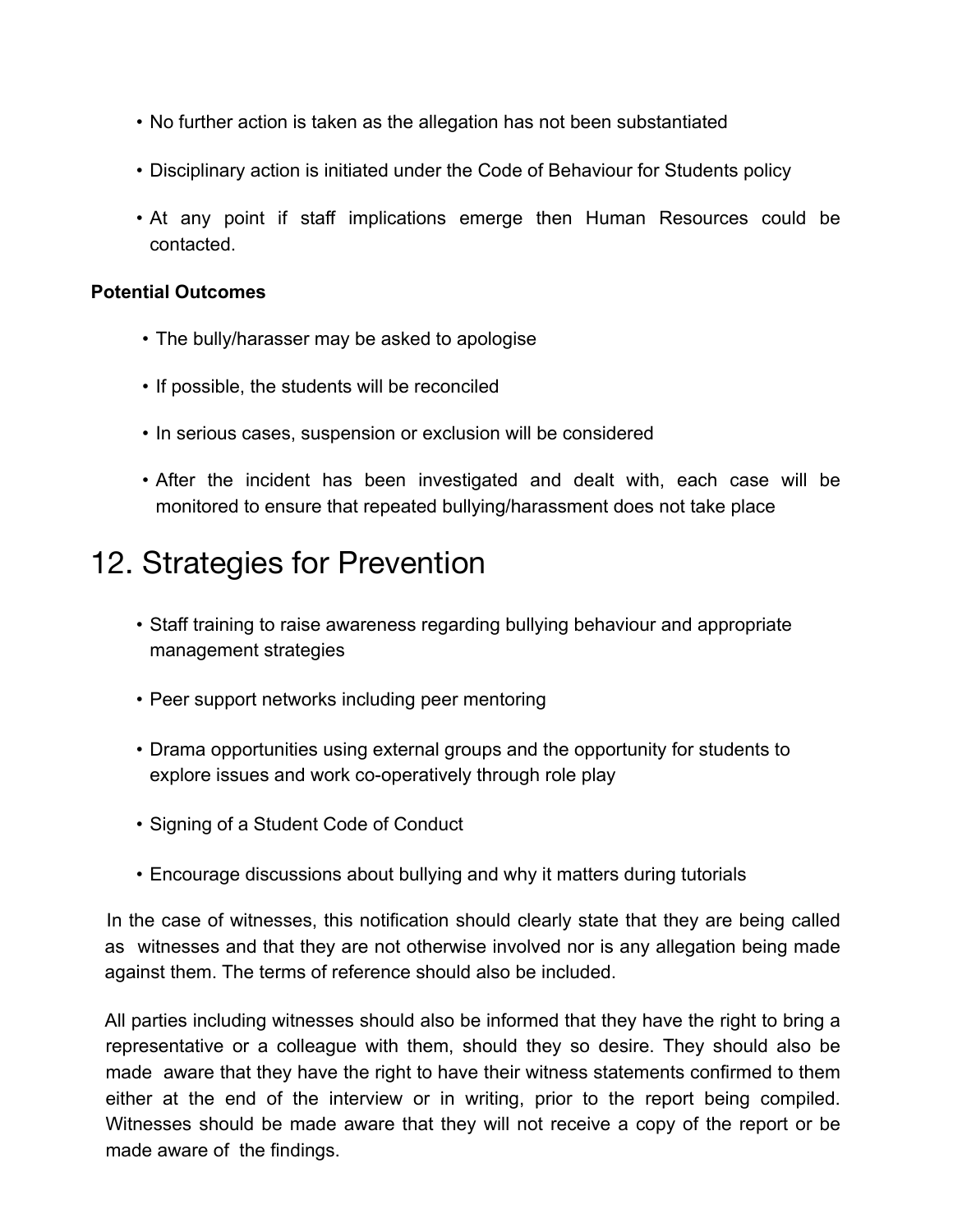At the conclusion of the investigation, the report as outlined in the policy should be forwarded to both the claimant and the alleged perpetrator.

If the complaint is upheld then the perpetrator will be subject to the Code of Behaviour for Students policy within SupaJam. The disciplinary procedure will then become the relevant procedure for the further processing of the complaint.

### 13. What to do if you are accused of harassment

Harassment is an issue that must be taken seriously. An accusation of harassment does not signify a judgement and there will need to be a discussion with the student to establish the true nature of the situation. The perception of the person complaining of harassment is, however, an important factor in determining whether or not harassment has taken place.

You may contact your course teacher or any member of SupaJam staff. The aim of the person you contact will be to facilitate discussion with a view to resolving the problem at source, if possible. You have the right throughout any discussions or formal actions, to be accompanied by a friend or parent.

In many cases, the problem will be solved informally through discussion. The student will be asked to reflect on behaviour and the possibility that they might be at fault, whether consciously or not. A simple discussion between the student and the person with a complaint may set matters right.

Details relating to the circumstances that gave rise to the complaint, the existence of witnesses and the nature of the professional relationship between the person complaining and yourself, will all be taken into account. If the complaint is taken to a formal stage, this will ensure that any formal procedures are fairly and properly followed.

Throughout any informal or formal procedures, the principle objective is that of identifying the underlying issues and eliminating the cause of offence as quickly as possible and with minimal recrimination.

#### 14. Bullying and Harassment Policy – Guidelines

These guidelines are given to ensure that the policy is implemented in a fair and consistent manner throughout SupaJam.

The parties to any complaint are as follows: